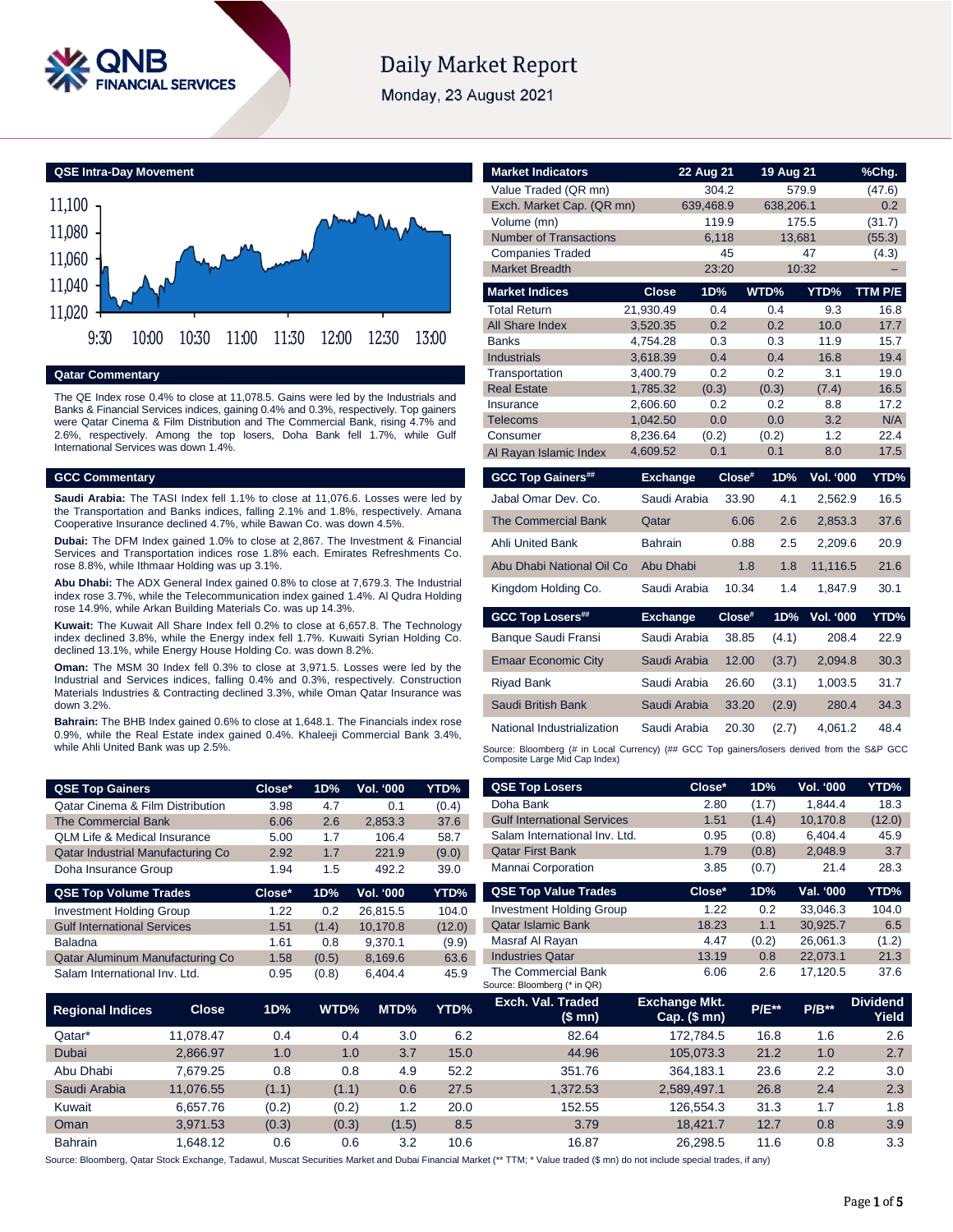# **Qatar Market Commentary**

- The QE Index rose 0.4% to close at 11,078.5. The Industrials and Banks & Financial Services indices led the gains. The index rose on the back of buying support from Arab and foreign shareholders despite selling pressure from Qatari and GCC shareholders
- Qatar Cinema & Film Distribution and The Commercial Bank were the top gainers, rising 4.7% and 2.6%, respectively. Among the top losers, Doha Bank fell 1.7%, while Gulf International Services was down 1.4%.
- Volume of shares traded on Sunday fell by 31.7% to 119.9mn from 175.5mn on Thursday. Further, as compared to the 30-day moving average of 151.3mn, volume for the day was 20.8% lower. Investment Holding Group and Gulf International Services were the most active stocks, contributing 22.4% and 8.5% to the total volume, respectively.

| <b>Overall Activity</b>        | Buy %*   | Sell %*  | Net (QR)         |
|--------------------------------|----------|----------|------------------|
| Oatari Individuals             | 44.71%   | 47.96%   | (9,872,166.1)    |
| <b>Qatari Institutions</b>     | 18.31%   | 22.01%   | (11, 252, 739.7) |
| Qatari                         | 63.02%   | 69.97%   | (21, 124, 905.8) |
| <b>GCC Individuals</b>         | 0.27%    | 0.48%    | (630, 885.6)     |
| <b>GCC</b> Institutions        | 1.95%    | 2.18%    | (698, 570.5)     |
| <b>GCC</b>                     | 2.22%    | 2.66%    | (1,329,456.1)    |
| Arab Individuals               | 12.28%   | 10.35%   | 5,880,788.7      |
| <b>Arab Institutions</b>       | $0.00\%$ | $0.00\%$ |                  |
| Arab                           | 12.28%   | 10.35%   | 5,880,788.7      |
| <b>Foreigners Individuals</b>  | 2.95%    | 5.37%    | (7,348,582.8)    |
| <b>Foreigners Institutions</b> | 19.53%   | 11.66%   | 23,922,155.9     |
| <b>Foreigners</b>              | 22.48%   | 17.03%   | 16,573,573.1     |

Source: Qatar Stock Exchange (\*as a % of traded value)

# **Earnings Releases**

| <b>Company</b>                                        | <b>Market</b> | <b>Currency</b> | Revenue (mn)<br>2Q2021 | % Change<br>YoY | <b>Operating Profit</b><br>(mn) 2Q2021 | % Change<br>YoY          | <b>Net Profit</b><br>(mn) 2Q2021 | $\%$<br><b>Change</b><br>YoY |
|-------------------------------------------------------|---------------|-----------------|------------------------|-----------------|----------------------------------------|--------------------------|----------------------------------|------------------------------|
| Saudi Real Estate Co.                                 | Saudi Arabia  | <b>SR</b>       | 163.0                  | 70.1%           | 14.7                                   | N/A                      | (9.2)                            | N/A                          |
| Tihama Advertising and Public<br><b>Relations Co.</b> | Saudi Arabia  | <b>SR</b>       | 16.3                   | $-24.2%$        | (12.8)                                 | N/A                      | (11.5)                           | N/A                          |
| Anaam International Holding<br>Group                  | Saudi Arabia  | <b>SR</b>       | 0.2                    | $-87.9%$        | (2.5)                                  | N/A                      | (2.5)                            | N/A                          |
| Amana Cooperative Insurance<br>Co.                    | Saudi Arabia  | <b>SR</b>       | 88.9                   | 35.8%           |                                        | $\overline{\phantom{0}}$ | (39.6)                           | N/A                          |
| Knowledge Economic City                               | Saudi Arabia  | <b>SR</b>       | 7.4                    | $-87.5%$        | 6.7                                    | 85.9%                    | 4.7                              | N/A                          |
| National Gypsum Co.                                   | Saudi Arabia  | <b>SR</b>       | 19.9                   | 11.3%           | 6.0                                    | 3.6%                     | 5.7                              | 9.7%                         |
| Saudi Industrial Export Co.                           | Saudi Arabia  | <b>SR</b>       | 4.4                    | $-64.7%$        | (2.4)                                  | N/A                      | (1.9)                            | N/A                          |
| <b>Etihad Atheeb</b><br>Telecommunications Co.        | Saudi Arabia  | <b>SR</b>       | 75.0                   | 2.7%            | (6.9)                                  | N/A                      | (12.1)                           | N/A                          |
| Middle East Healthcare Co.                            | Saudi Arabia  | <b>SR</b>       | 456.6                  | 22.3%           | 19.6                                   | $-17.2%$                 | 9.1                              | $-44.1%$                     |
| <b>AlKhaleej Training &amp; Education</b>             | Saudi Arabia  | <b>SR</b>       | 193.4                  | 6.5%            | 10.5                                   | $-33.2%$                 | (0.0)                            | N/A                          |
| Tanmiah Food Co.                                      | Saudi Arabia  | <b>SR</b>       | 366.5                  | 30.8%           | 9.7                                    | $-46.4%$                 | 3.4                              | $-67.6%$                     |
| United International<br><b>Transportation Co.</b>     | Saudi Arabia  | <b>SR</b>       | 237.1                  | 26.4%           | 58.7                                   | 149.3%                   | 56.3                             | 149.1%                       |
| Kingdom Holding Co.                                   | Saudi Arabia  | <b>SR</b>       | 421.5                  | 96.5%           | 536.5                                  | N/A                      | 412.2                            | N/A                          |

Source: Company data, DFM, ADX, MSM, TASI, BHB.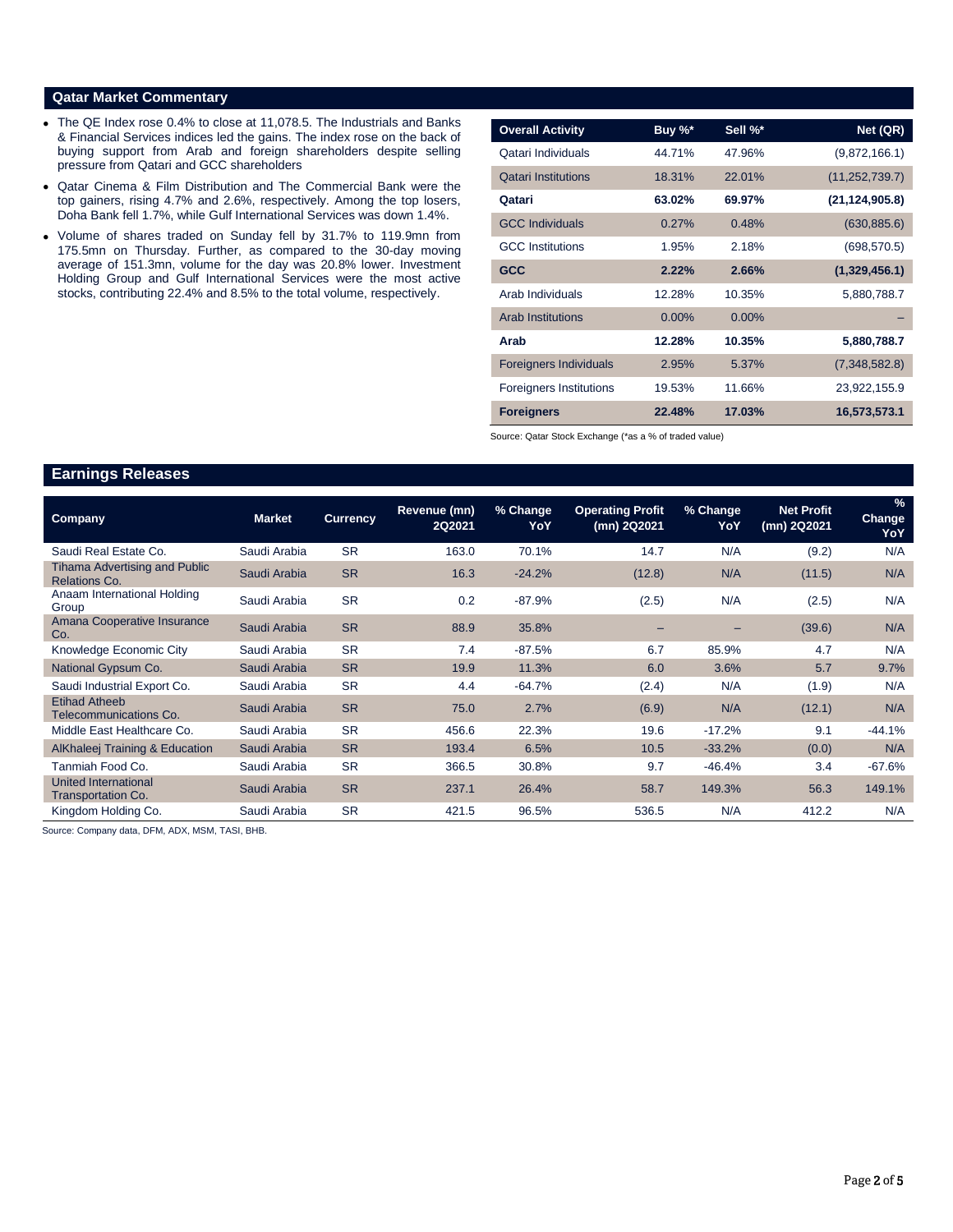# **News**

## **Qatar**

- **BLDN, DOHI, QIMD find place in FTSE's microcap index –** Three companies – Baladna (BLDN), Doha Insurance (DOHI) and Qatar Industrial Manufacturing (QIMD) – have found their place in the global emerging market indices (Middle East and Africa) of FTSE Russell, a global index tracker. They have been included within the microcap segment, the announcement of which came after the semi-annual index review of global equity indices. The global index compiler of the London Stock Exchange group also reclassified Woqod (QFLS) and Qatar Electricity and Water Company (QEWS) to midcap from the large segment. The inclusion and revision will be effective on September 16 (after the close). "Any subsequent changes will generally only be considered in exceptional circumstances, in accordance with the FTSE Russell recalculation policy and guidelines," the compiler said. The periodic index reviews, including companies' reclassifications, additions and deletions, carried out by international index providers are among the main factors influencing the investment appetite of international investors and portfolio managers. (QSE, Gulf-Times.com)
- **CBQK mandates Bank of America and Mizuho Bank Limited to lead and arrange a 3-years \$750mn Syndicated Loan –** The Commercial Bank (CBQK) announced that it had mandated Bank of America and Mizuho Bank Limited on 25th May 2021 to Lead and arrange a 3-years \$750mn Syndicated Loan which was successfully oversubscribed up to \$1.44bn. CBQK has decided to retain a higher facility amount of up to \$875mn. The purpose of the Facility is to refinance the existing debt and to meet the Bank's general funding requirements. (QSE)
- **VFQS launches Sanad program to support SMEs in Qatar –** Vodafone Qatar (VFQS) launched the Sanad program, its latest CSR initiative for Qatari SMEs aimed at providing mentoring and career advice, networking opportunities, and access to various services to support their growth and success. Established businesses will be able to use Vodafone's procurement platform to showcase and commercialize their services and products to Vodafone. In line with the Qatar National Vision 2030, the new Sanad business hub is part of Vodafone's mission to help diversify the SME landscape and create a knowledge-based economy, which is characterized by innovation, inspiration, and business ethics. (Gulf-Times.com)
- **Al Faleh Educational Holding Company to announce the appointment of Mr. Harvey Trump as Director of Academic Affairs for all of its schools –** The beginning of his educational career was as a classroom teacher in the United Kingdom in 1990, followed by a move into management in 2004 where he effectively managed the schools in which he was associated to achieve exceptional status. Mr. Trump has extensive experience, appreciation and knowledge of the culture and people in the Middle East and has successfully led numerous schools in the region, most recently as the Principal at Capital International School, Egypt. During a meet and greet that will be scheduled in the current academic year, parents will have the opportunity to meet, ask questions, and share ideas with him. We hope everybody will be able to join us in welcoming Mr. Trump our new Director. He is looking forward to creating a personal connection with all staff and students at Doha Academy Schools next year. The Chairperson of Al Faleh Educational Holding, Dr. Sheikha Aisha bint Faleh Al Thani congratulated Mr. Trump on his appointment and assured him of the Board of Directors' support as he takes up the challenges that are ahead in the coming years. (QSE)
- **Qatargas completes fabrication of wellhead platform jacket to sustain North Field Production –** The new wellhead

platform jacket, first of its kind to be entirely fabricated in Qatar, was completed on schedule and to the highest standards of safety and quality, says HE the Minister of State for Energy Affairs Saad bin Sherida Al-Kaabi. Qatargas announced the completed fabrication of wellhead platform jacket (WHP12N) for the North Field Production Sustainability (NFPS) Project. The jacket will serve as the steel frame to support a topside structure as part of a fixed offshore production platform. The new jacket is one of the several new offshore structures that will be installed to ensure that production from Qatar's existing liquefied natural gas (LNG) trains is sustained at 77mn tons per year (MTPY). The new jacket is the first support drilling structure ever to be manufactured in Qatar for Qatargas and a formal ceremony was held at the Qcon fabrication yard located in Mesaieed to mark the milestone. The ceremony was attended by Qatargas CEO Sheikh Khalid bin Khalifa al-Thani and executives from Qatar Petroleum, ExxonMobil, TotalEnergies, Qatargas, Saipem and Qcon. Qatargas executed the initial jacket fabrication project on behalf of Qatargas 2 shareholders, which include Qatar Petroleum, ExxonMobil and TotalEnergies. The engineering, procurement, construction and installation (EPCI) contract for the WHP12N Jacket was awarded to Saipem in June 2020. (Gulf-Times.com)

- **Shura Council elections to be held on October 2 –** His Highness the Amir Sheikh Tamim bin Hamad al-Thani issued on Sunday Decree No. 40 of 2021 setting the date for electing members of the Shura Council. The decree stipulated that Safar 25, 1443 AH, corresponding to October 2, 2021, be set as the date for electing members of the Shura Council. The decree also stipulated that citizens whose names are registered in the voters' lists in all electoral districts shall be called to cast their votes in electing members of the Shura Council on the specified date. The decree is effective from its date of issue and shall be published in the official gazette. (Gulf-Times.com)
- **Candidate registration opens for Shura elections –** Applications are being accepted for those who wish to run for Shura Council elections in its first session. The applications started on Sunday, and it will continue until next Thursday. The committee receives the candidates wishing to run for the Shura Council elections, from 4 pm until 8 pm, at the headquarters of the candidates committee located in the Hall of Events at Qatar University. (Qatar Tribune)
- **Qatar 2nd in world for percentage of population with at least one Covid-19 vaccine dose –** The latest statistics published by 'Our World in Data', a scientific online publication compiling Covid-19 vaccination data from around the world, show that Qatar ranks among the world's top-performing countries for the vaccination coverage of its population. Qatar is ranked second in the world in terms of the percentage of population that have received at least one Covid-19 vaccine dose, among countries with a population of more than 1mn, according to a Qatar News Agency report on Sunday. (Gulf-Times.com)
- **Tax-exempt home businesses also need to register on tax portal –** Home-based small and micro businesses or commercial activities run by a Qatar citizen are not subject to tax but they must be registered on the General Tax Authority's electronic tax portal, productive families participating in an awareness lecture were told. The declaration for the registration must be submitted before the end of August, said Bandar Mansour Al Hoban, the Director of Public Relations and Communication Department at the General Tax Authority, which together with the Ministry of Administrative Development, Labor and Social Affairs' Department of Family Affairs, conducted the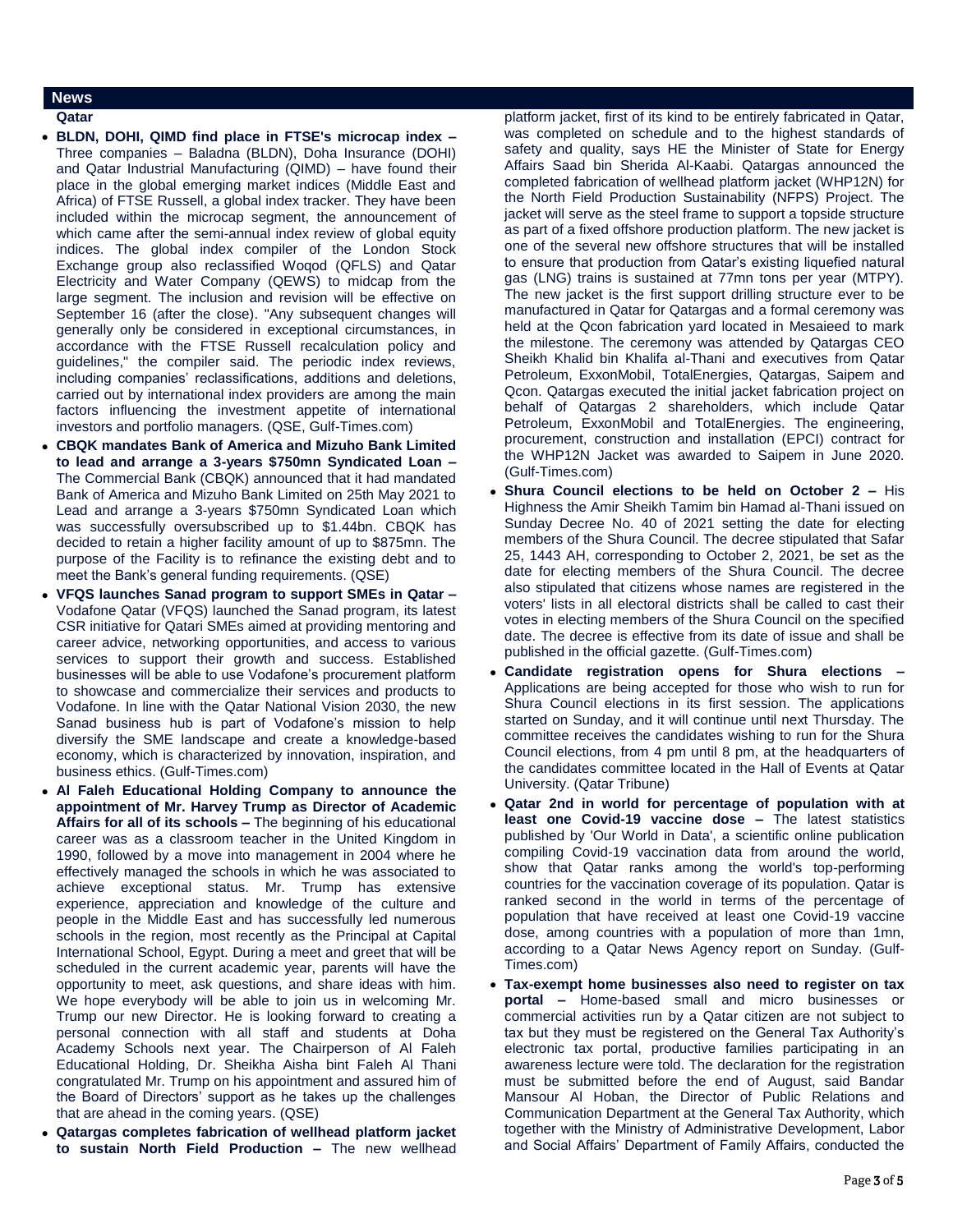webinar. Whoever is late will have to pay a penalty, he added. (Qatar Tribune)

# **International**

- **Pelosi sets October 1 target for infrastructure, Biden spending bill –** US House of Representatives Speaker Nancy Pelosi on Saturday set an October 1 target date for passing President Joe Biden's multitrillion-dollar infrastructure and social spending agenda. In a "Dear Colleague" letter to her fellow Democrats, Pelosi also warned against delaying next week's expected vote on a \$3.5tn budget resolution that some party centrists have threatened not to support. "Any delay to passing the budget resolution threatens the timetable for delivering the historic progress and the transformative vision that Democrats share," the top House Democrat said in the letter. The Senate has already passed both a \$1tn bipartisan infrastructure bill to rebuild America's roads, bridges, airports and waterways, and the budget resolution, which includes spending instructions for Biden's Build Back Better Plan on education, childcare, healthcare and climate measures. "The House is hard at work to enact both the Build Back Better Plan and the bipartisan infrastructure bill before October 1st, when the (infrastructure bill) would go into effect," Pelosi said in the letter. The infrastructure bill and the more sweeping social spending package are top domestic priorities for Biden. (Reuters)
- **PMI: Japan's private-sector activity hit by COVID-19 surge –** Japan's factory activity growth slowed in August, while that of the services sector shrank at the fastest pace since May last year, highlighting the increasingly heavy toll a recent wave of COVID-19 infections is taking on the economy. Manufacturers mostly withstood the impact of the coronavirus resurgence, due largely to the highly contagious Delta variant that is forcing governments in Japan and elsewhere in Asia to put in place lockdowns or other curbs. The au Jibun Bank Flash Japan Manufacturing Purchasing Managers' Index (PMI) fell to a seasonally adjusted 52.4 in August from a final 53.0 in the prior month. Overall orders and export orders increased, though the pace of growth was the slowest in seven months. Firms faced severe supply chain disruptions from a global semiconductor shortage, IHS Markit said. Activity in Japan's services sector took a blow from a surge in Delta variant cases that last week forced the government to extend and expand the country's fourth state of emergency, which now covers nearly 60% of the population. The au Jibun Bank Flash Services PMI index dropped to a seasonally adjusted 43.5 from the previous month's final of 47.4, hitting its lowest since May 2020, when Japan's economy went through a deep COVID-19 slump. The weak reading pushed down activity for the overall private sector, which contracted at the quickest pace since August 2020, said Usamah Bhatti, economist at IHS Markit, which compiled the survey. (Reuters)

# **Regional**

- **Saudi Telecom's internet-services unit joins Riyadh IPO rush –** Saudi Telecom Co. plans to list its internet-services unit on the kingdom's main market, the latest in a clutch of IPO's in Riyadh. Arabian Internet and Communications Services Co., also known as solutions by STC, will offer 20% of its share capital, it said in a statement on Sunday. Riyadh has been the hottest market for IPOs in the Middle East over the past two years, with new offerings oversubscribed mostly by local retail and institutional investors. Tanmiah Food Co. became the third company to list on the main market this year, following Theeb Rent a Car Co. and AlKhorayef Water & Power Technologies Co. (Bloomberg)
- **Colliers: Rise in commodity prices hits Saudi Arabia's construction sector –** While Saudi Arabia's construction sector

has slowly recovered in 2021 with growth forecast at 2.9%, the dramatic rise in commodity prices from the fourth quarter of 2020 poses some challenges to developers and contractors in assessing future projects and in dealing with long term contracts which were already awarded. According to a new report from Colliers, over the 12 months between 2Q2020 – 2Q2021, the largest changes in the prices of building materials were in rebar, timber, wires & cables, which correlated with the upward trend of the commodity trade for aluminum, iron ore, copper and lumber over the same period. The Colliers report said that while there was some normalization of prices in 2Q2021, the mid to long term affect will be strongly influenced by how the pandemic is controlled globally and locally. (Zawya)

- **UAE hotel occupancy climbs to 62% in first half of 2021 –** Hotels across the UAE saw occupancy rates improve significantly during the first half of 2021 as international and local tourism arrivals soared amid massive vaccination efforts to contain the pandemic. From January to June, overall occupancy climbed to 62% compared to 53.6% during the same period in 2020, the latest figures from Emirates Tourism Council showed. Total revenues for hotels also hit AED11.3bn during the period, up from AED8.6bn a year earlier. (Zawya)
- **UAE's ADNOC Distribution will be included in FTSE Emerging Markets Index –** Abu Dhabi's ADNOC Distribution will be included in the FTSE Emerging Markets Index, from 16 September 2021, after final confirmation by FTSE on 6 September. The inclusion is expected to increase the attractiveness of ADNOC Distribution's shares to potential international investors and further diversify its overall investor base and attract foreign inflows, Abu Dhabi Securities Exchange listed company said in a bourse filing. The FTSE Emerging index tracks stocks from emerging markets globally and includes large and mid-cap securities. (Zawya)
- **Dubai Industrial City, EDB back advanced manufacturing –** Dubai Industrial City, a member of Dubai Holding Asset Management, has signed an agreement with Emirates Development Bank (EDB) to provide financing and banking solutions to SMEs and support advanced manufacturing and logistics. Signed by Saud Abu Al-Shawareb, Managing Director of Dubai Industrial City and Shaker Zainal, Head of Business Finance at EDB, the strategic agreement aims to support Dubai Industrial City's efforts to develop the industrial sector in Dubai and the UAE, provide new opportunities to attract local and international manufacturing companies, and offer financial solutions to develop state-of-the-art infrastructure. (Zawya)
- **Ajman Bank partners with Kamel Pay to offer digital financial solutions in UAE –** Ajman Bank has partnered with the Fintech company Kamel Pay to provide innovative payment solutions to businesses and individuals in the UAE. Kamel Pay seeks to enable businesses and individuals to have access to digital financial services in the UAE, as per the country's National Payment System Strategy to move towards cashless society, according to a press release on Sunday. Kamel Pay aims to grow beyond the UAE and become a leading Fintech company in the MENA region. (Zawya)
- **Kuwait International Bank completes sale of NMC Health debt –** Kuwait International Bank said it has completed the sale of its exposure in troubled UAE healthcare group, NMC. The lender, which was owed \$74.11mn by NMC health, in May decided to cut is losses and sell the debt to an unnamed entity for KD3.98mn. In a statement on Sunday to Boursa Kuwait, where its shares trade, KIB said while the sale would enhance its financial position, it should not necessarily be an indicator of the bank's financial results for the third quarter 2021 as it is still subject to review by external auditors and approval from the authorities.(Zawya)